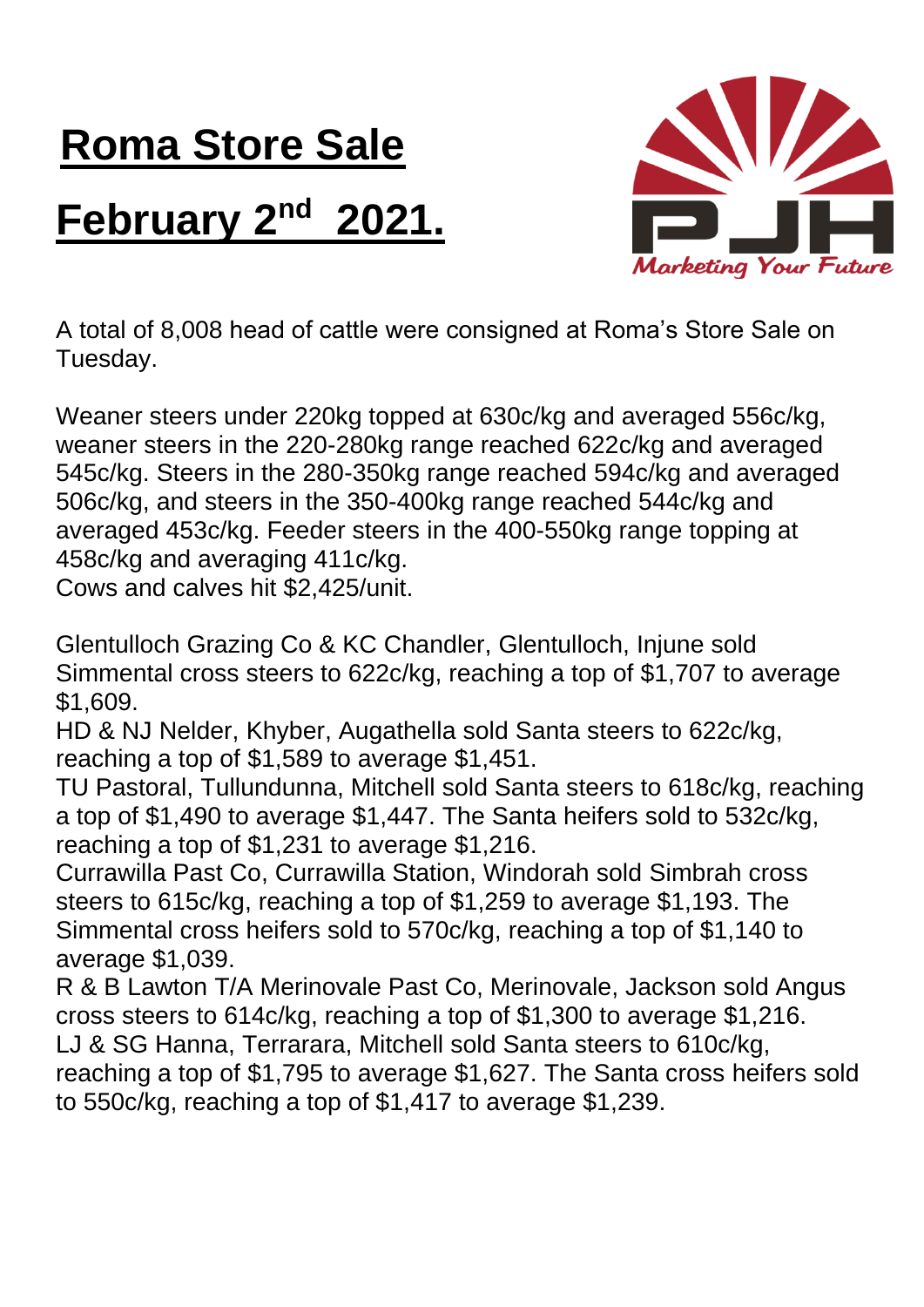BP & KL Ahern, Jaydine, Mitchell sold Charbray cross steers to 606c/kg, reaching a top of \$1,289 to average \$1,246.

WG Jackson, Maintop North, Injune sold Angus cross steers to 598c/kg, reaching a top of \$1,541 to average \$1,515.

RK & CJ Austin, Kendall Park, Hannaford sold Simmental steers to 596c/kg, reaching a top of \$1,696 to average \$1,606.

AR & AG Anderson, Paramount, Roma sold Charolais cross steers to 596c/kg, reaching a top of \$1,621 to average \$1,506. The Charbray cross heifers sold to 556c/kg, reaching a top of \$1,303 to average \$1,215. Malabar Holdings Pty Ltd, Arlington, Mitchell sold Charolais steers to 590c/kg, reaching a top of \$1,451 to average \$1,451.

Raceview Past Co, Raceview, Charleville sold Santa cross steers to 582c/kg, reaching a top of \$1,749 to average \$1,589. The Santa cross cows sold to 321c/kg, reaching a top of \$1,830 to average \$1,767. NP McFadzen, Chats Wood, Roma sold Charolais cross steers to 574c/kg, reaching a top of \$1,607 to average \$1,607. The Charolais heifers sold to 518c/kg, reaching a top of \$1,443 to average \$1,400. CR & FJ Mars, Sardine Crk, Injune sold Santa cross steers to 566c/kg, reaching a top of \$1,436 to average \$1,386. The Angus cross heifers sold to 588c/kg, reaching a top of \$1,300 to average \$1,211.

LM Griffin, Carrington, Roma sold Angus cross steers to 560c/kg, reaching a top of \$1,965 to average \$1,862.

Whitton Cattle Co, Myrtleville, Injune sold Charolais cross steers to 544c/kg, reaching a top of \$1,884 to average \$1,755. The Charolais cross heifers sold to 490c/kg, reaching a top of \$1,627 to average \$1,561. SP Castles & LD Paynter, Gundoo, Charleville sold Droughtmaster steers

to 540c/kg, reaching a top of \$2,007 to average \$1,537.

Glenorie Grazing Co, Glenorie, Morven sold Angus cross steers to 536c/kg, reaching a top of \$1,615 to average \$1,593. The Angus cross heifers sold to 478c/kg, reaching a top of \$1,496 to average \$1,493. RA & CA Bain, Mt Eden, Roma sold Angus cross steers to 534c/kg, reaching a top of \$1,714 to average \$1,575.

KJ & SL Boyd, Kia-Ora, Injune sold Cross breed steers to 532c/kg, reaching a top of \$918 to average \$909.

BJ & PC Harrison, Bungaringa, Mitchell sold Santa cross steers to 530c/kg, reaching a top of \$1,378 to average \$1,378. The Santa cross heifers sold to 566c/kg, reaching a top of \$1,210 to average \$1,185.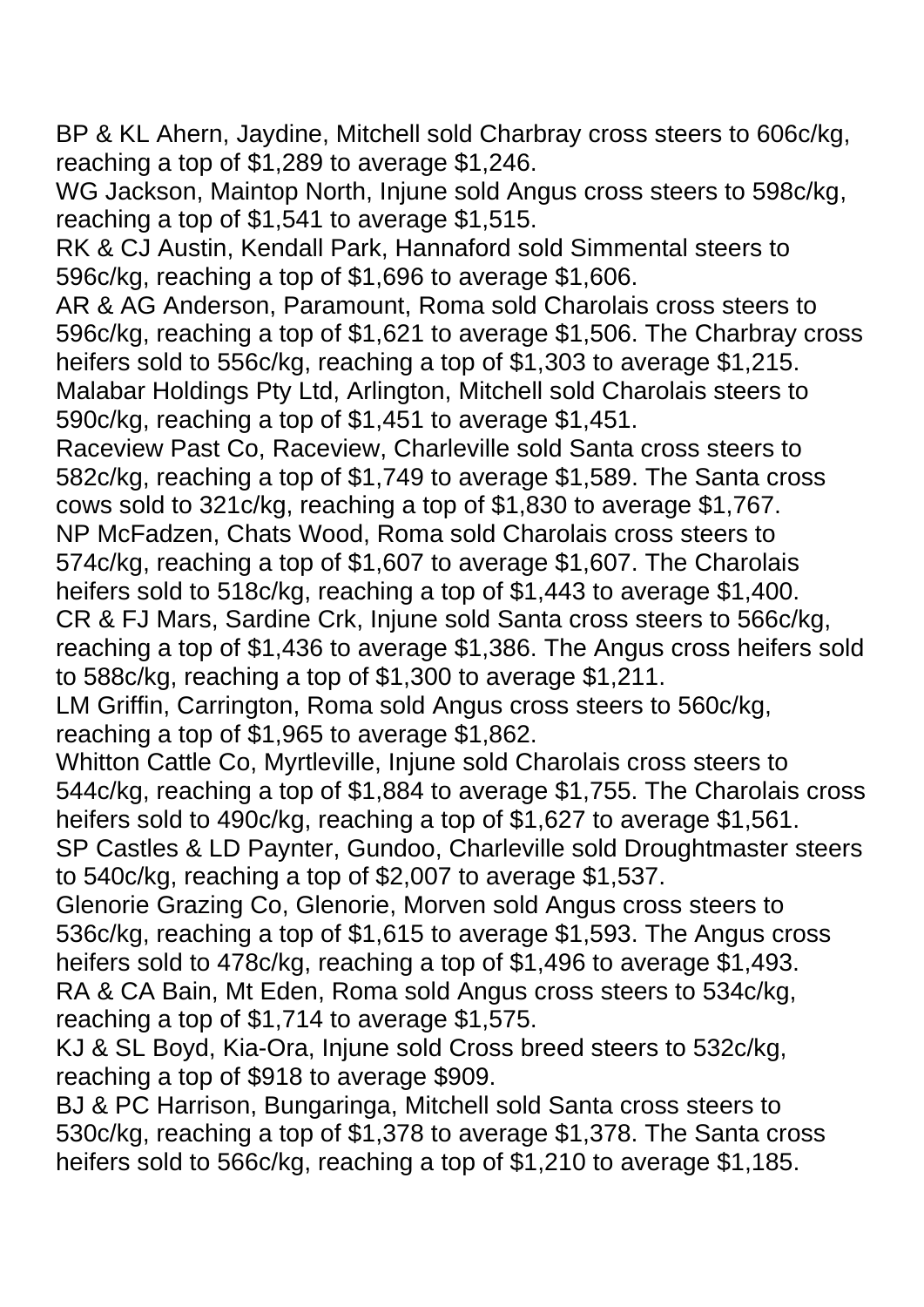WFH Deshon Family Trust, Llanillo, Lightning Ridge sold Santa steers to 514c/kg, reaching a top of \$1,644 to average \$1,644.

RS Loughnan, Bells Paddock, Roma sold Charolais cross steers to 506c/kg, reaching a top of \$1,637 to average \$1,517. The Charolais cross heifers sold to 476c/kg, reaching a top of \$1,496 to average \$1,383.

DW & TL Phillips, Luccombe, Mitchell sold Angus cross steers to 506c/kg, reaching a top of \$1,603 to average \$1,535.

Benelgram Grazing Co, Balmacarra, Charleville sold Droughtmaster steers to 478c/kg, reaching a top of \$1,951 to average \$1,747.

Megan Lyndsay Tucker, Rangoon, Roma sold Simmental cross steers to 476c/kg, reaching a top of \$1,815 to average \$1,804.

R & J Underwood, Pine Hills, Wallumbilla sold Droughtmaster steers to 476c/kg, reaching a top of \$1,778 to average \$1,622.

KC Chandler, Glentulloch, Injune sold Angus cross steers to 470c/kg, reaching a top of \$1,875 to average \$1,786.

The Bottle Tree Cattle Trust, Karalee Plains, Wandoan sold Brahman cross steers to 468c/kg, reaching a top of \$1,820 to average \$1,750.

A & G Spinks, Roma sold Angus cross steers to 456c/kg, reaching a top of \$1,998 to average \$1,825.

Keddstock Pty Ltd, Bookooi, Yuleba sold Charolais steers to 456c/kg, reaching a top of \$1,889 to average \$1,804.

Finsbury Park Holdings, Finsbury Park, Roma sold Droughtmaster cross steers to 451c/kg, reaching a top of \$1,843 to average \$1,793.

RA & KA Crozier, Ups & Downs, Roma sold Charbray cross steers to 449c/kg, reaching a top of \$2,049 to average \$2,020.

Ringport Pty Ltd, Kurrajong, Drillham sold Droughtmaster steers to 449c/kg, reaching a top of \$1,838 to average \$1,835.

NG Marsh, Weemilah, Roma sold Charolais cross steers to 444c/kg, reaching a top of \$2,091 to average \$2,070.

PB & DJ Heffernan, Warragai, Roma sold Angus cross steers to 380c/kg, reaching a top of \$2,083 to average \$1,926.

Heifers under 220kg topped at 588c/kg and averaged 518c/kg, while heifers in the 220-280kg range topped at 556c/kg and averaged 486c/kg. Heifers in the 280-350kg range topped at 510c/kg, averaging 433c/kg. Heifers in the 350-450kg range topped at 480c/kg, averaging 387c/kg.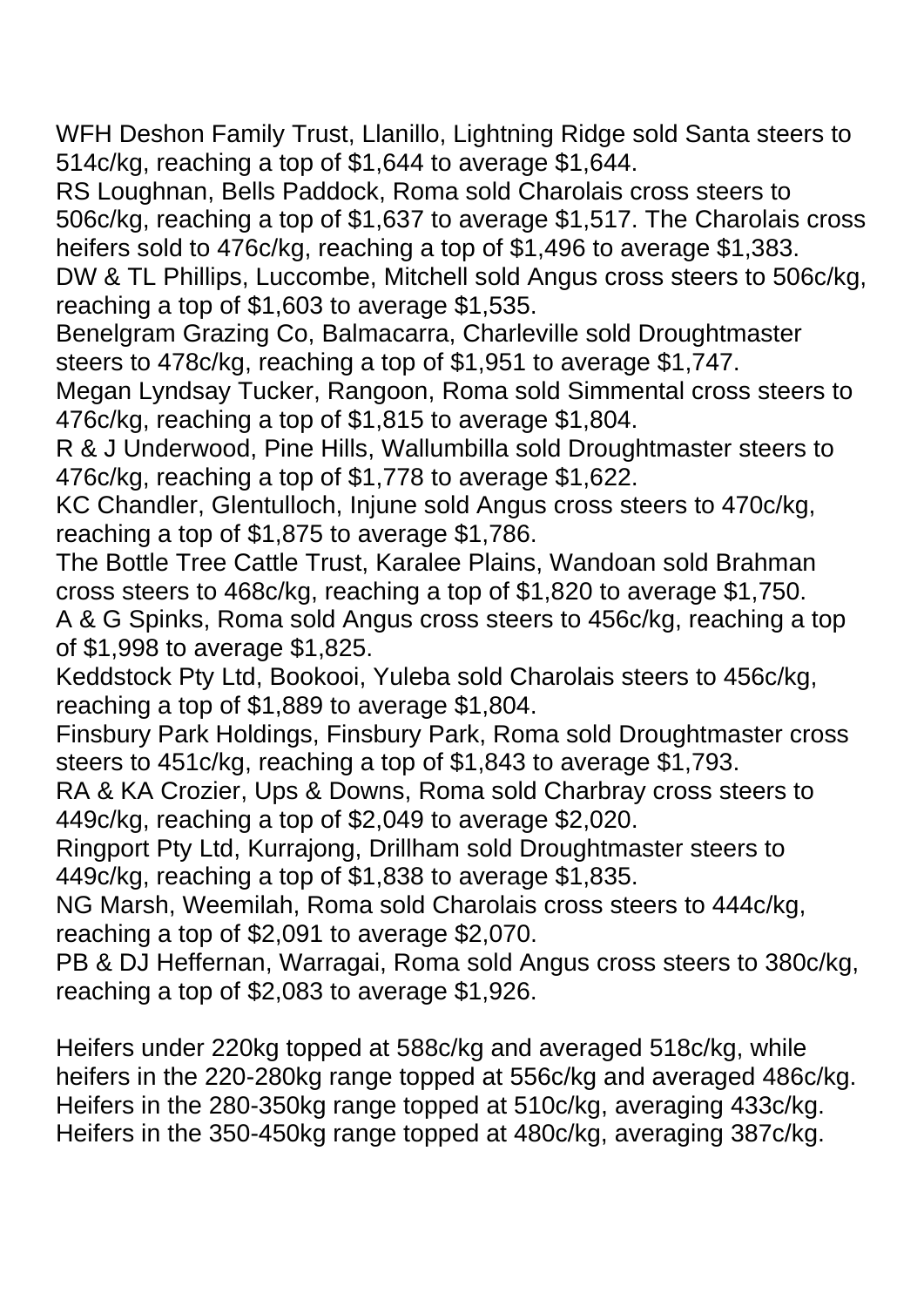David Allen, Allbro Downs, Injune sold Charbray cross heifers to 580c/kg, reaching a top of \$1,073 to average \$1,073.

DJ & WE Jones, Injune sold Charbray cross heifers to 530c/kg, reaching a top of \$1,456 to average \$1,326.

Davidson Livestock Pty Ltd, Cheshire, Tambo sold Santa heifers to 510c/kg, reaching a top of \$1,533 to average \$1,401.

Orallo Enterprises, Lorraine, Orallo sold Droughtmaster cross heifers to 478c/kg, reaching a top of \$1,610 to average \$1,131.

JH & BJ Amor, Carinya, Dulacca sold Braford heifers to 454c/kg, reaching a top of \$1,550 to average \$1,550.

Cows in the 300-400kg range reached 295c/kg and averaged 242c/kg, while cows in the 400kg-500kg range reached 315c/kg and averaged 295c/kg. Cows over 500kg topped at 323c/kg, averaging 308c/kg.

Lynette Denton, Lorne Downs, Augathella sold Brahman cross cows to 320c/kg, reaching a top of \$2,049 to average \$1,860.

Institutional Investments P/L, Roma Downs, Roma sold Brangus cross cows to 315c/kg, reaching a top of \$1,976 to average \$1,976.

Arm & Dagger Cattle Co, Khyber, Augathella sold Santa cross cows to 315c/kg, reaching a top of \$1,931 to average \$1,811.

## *NEXT STORE SALE IS 9 th FEBRUARY PJH SELL 7 th POSITION*